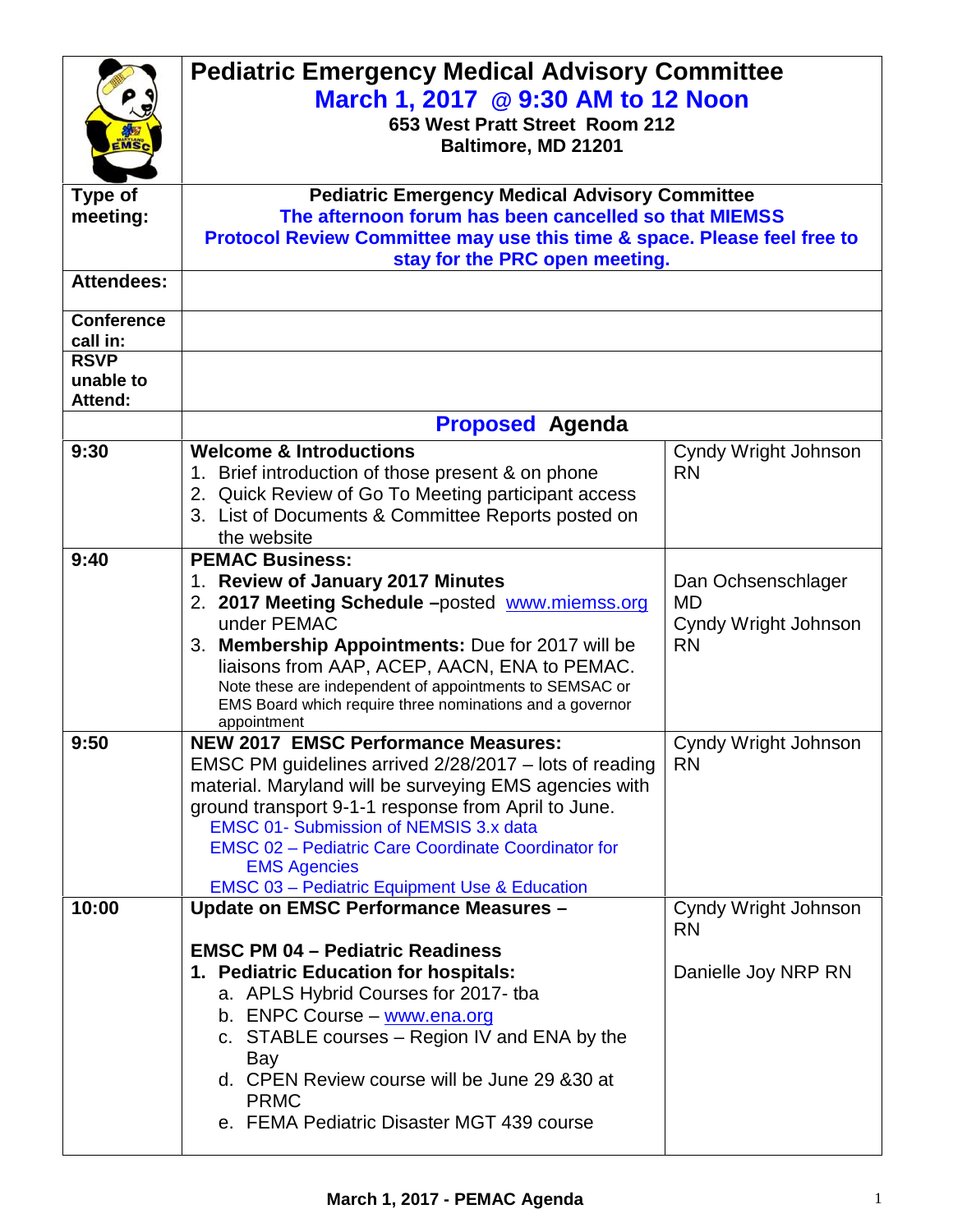|       | <b>EMSC PM 75 - Pediatric Trauma Centers</b> - Maryland<br>has met this measure and continues to work with both pediatric<br>trauma and burns centers through QI, Education and Prevention<br>programs.<br><b>NEW:</b> Johns Hopkins Children's Center is leading a five<br>hospital consortium for pediatric research in trauma and<br>burns.                                                                                        | Cyndy Wright Johnson<br><b>RN</b>                                                                                |
|-------|---------------------------------------------------------------------------------------------------------------------------------------------------------------------------------------------------------------------------------------------------------------------------------------------------------------------------------------------------------------------------------------------------------------------------------------|------------------------------------------------------------------------------------------------------------------|
|       | <b>EMSC PM 76 &amp; 77: Interfacility &amp; Special Consults</b><br>1. Pediatric Base Station Courses: 2016<br>September 8, 2016 - Howard County (Thursday AM)<br>➤<br>▶ 2017 Courses: (9A -12Noon Course with 1-2 hours<br>for hospital focused discussions)<br>$\circ$ January 18 <sup>th</sup> 2017 @ CNHS<br>$\circ$ April 6 <sup>th</sup> 2017 @ Howard County<br>o July 13, 2017 @ JHCC<br>○ September14th 2017 @ Howard County | Cyndy Wright Johnson<br><b>RN</b>                                                                                |
|       | <b>EMSC PM 78 - EMS Education</b><br>1. 2017 Conference Schedule dates are set - (See<br>Conference List)                                                                                                                                                                                                                                                                                                                             | Danielle Joy RN NRP                                                                                              |
|       | 2. PEPP 3rd Edition:<br>a. February 18, 2017 (Saturday) St Mary's County<br>b. Instructor pool welcome new faculty who have<br>taken the 3 <sup>rd</sup> edition course                                                                                                                                                                                                                                                               |                                                                                                                  |
|       | 3. BLS Committee<br>4. ALS Committee                                                                                                                                                                                                                                                                                                                                                                                                  | <b>Richard High EMT</b>                                                                                          |
|       |                                                                                                                                                                                                                                                                                                                                                                                                                                       | <b>Judy Micheliche NRP</b>                                                                                       |
| 10:15 | <b>Update on EMS Protocols and Ambulance</b>                                                                                                                                                                                                                                                                                                                                                                                          |                                                                                                                  |
|       | <b>Standards</b><br>Protocols (online and off line medical direction)<br>1) 2017 protocols approved EMS Board                                                                                                                                                                                                                                                                                                                         | Cyndy Wright Johnson<br><b>RN</b>                                                                                |
|       | 2) Protocol Format input – pocket, spiral, three ring<br>notebook                                                                                                                                                                                                                                                                                                                                                                     |                                                                                                                  |
|       | 3) 2018 Protocol PEMAC projects include:<br>a. High Performance CPR for Pediatrics<br>workgroup update<br>b. TOR for Pediatrics - May focus groups<br>c. Ventilator Protocol workgroup to meet soon<br>d. Fentanyl as primary pain medication needs to<br>have a recommendation<br>e. Pediatric ETT cuffed tube recommendation<br>needs to be moved forward to the PRC                                                                | a. Karen O'Connell MD<br>b. Jennifer Anders MD<br>c. Joint work group<br>d. Kathy Brown MD<br>e. Nick Dalesio MD |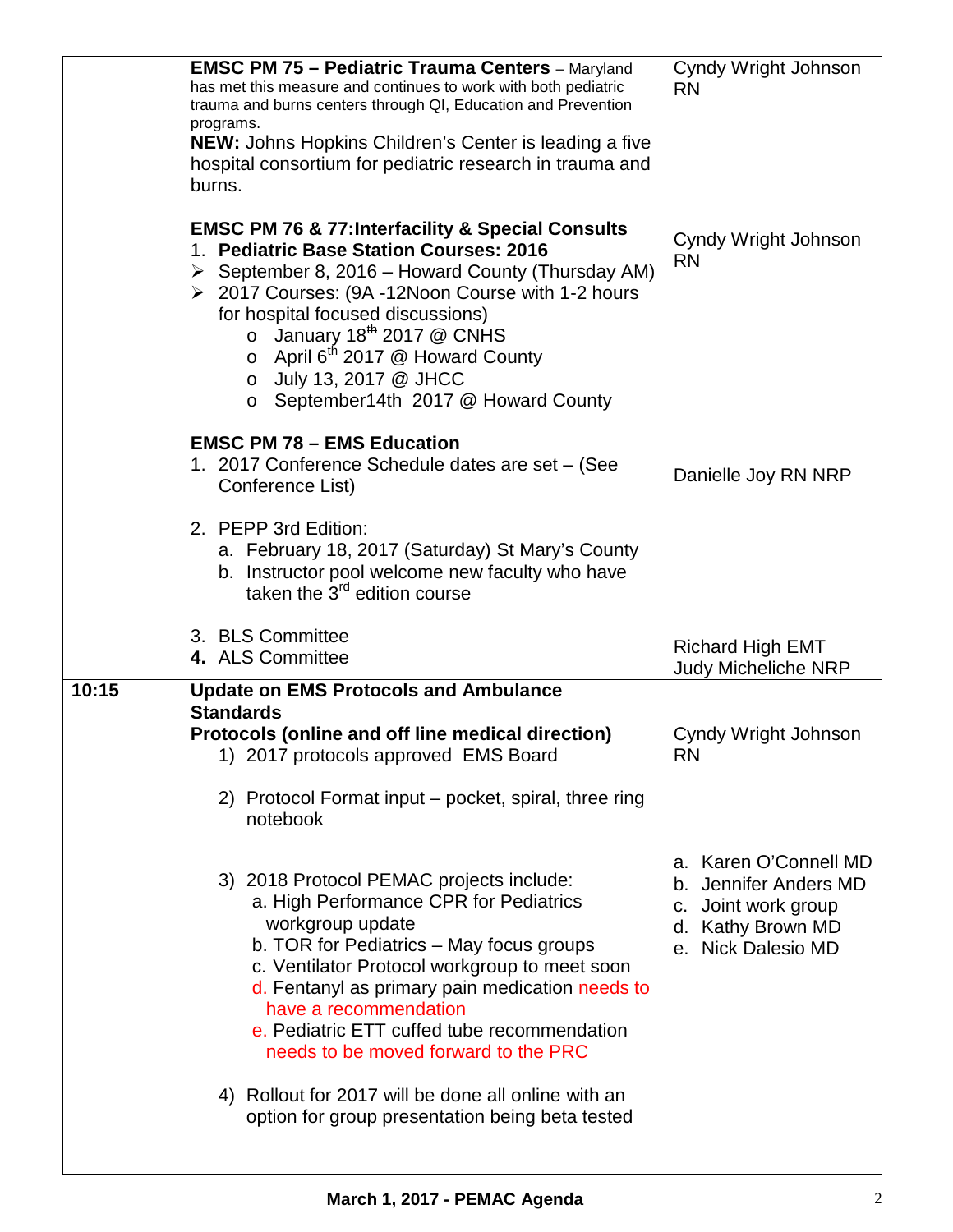|          | <b>Ambulance Equipment</b><br>1) VAIP 2016 – approved by SEMSAC 9/1/16 and<br>going to the EMS Board in September<br>2) Work Group on Minimum Equipment standards for<br>all ground vehicles – report on status.                                                                                                                                                                                    | <b>Lisa Chervon NRP</b>    |
|----------|-----------------------------------------------------------------------------------------------------------------------------------------------------------------------------------------------------------------------------------------------------------------------------------------------------------------------------------------------------------------------------------------------------|----------------------------|
| 10:45AM  | <b>Research and EVBG update</b><br>1. Ongoing Pediatric QIC & DART projects<br>Evaluation of protocols<br>$\checkmark$ 2016 Sepsis - Jen Anders MD & Nick Wyns<br>$\checkmark$ Region 3 Seizure project – Rich Lichenstein MD<br>$\checkmark$ Pediatric RSI-Process and Outcome project<br>$\checkmark$ CPR and Cares Report for pediatrics<br>$\checkmark$ Pediatric Airway – ETT for 2016 (N=145) | Jen Anders MD              |
|          | 2. WB-CARN EMS partner in Prince George's<br><b>County</b><br>$\checkmark$ Data Linkage Project<br>← Asthma Scoring Tool Project                                                                                                                                                                                                                                                                    | Kathy Brown MD             |
|          | 3. EMSC TI Grant updates<br>√ PDTree: An EMS Triage Tool for Pediatric<br><b>Destination Decision Making (J Anders MD)</b>                                                                                                                                                                                                                                                                          | Jen Anders MD<br>Committee |
| 11:00 AM | 4. Other projects<br><b>Family Centered Care Sub Committee</b><br>1. EMSC National FAN update - the new EIIC for<br>EMSC has launched a new website:<br>https://emscimprovement.center/search/?q=Family+<br><b>Advisory+Network</b>                                                                                                                                                                 | Mary Ellen Wilson RN       |
|          | 2. Right Care Awards - 2017 form is posted and has<br>been handed out at meetings. (Capturing stories of<br>Right Care from children - future project)<br>3. Panda Bear Mascot-FAN Panda                                                                                                                                                                                                            |                            |
|          | 4. 2016 Project (NEW): Curriculum for families to<br>become "Emergency Ready"                                                                                                                                                                                                                                                                                                                       |                            |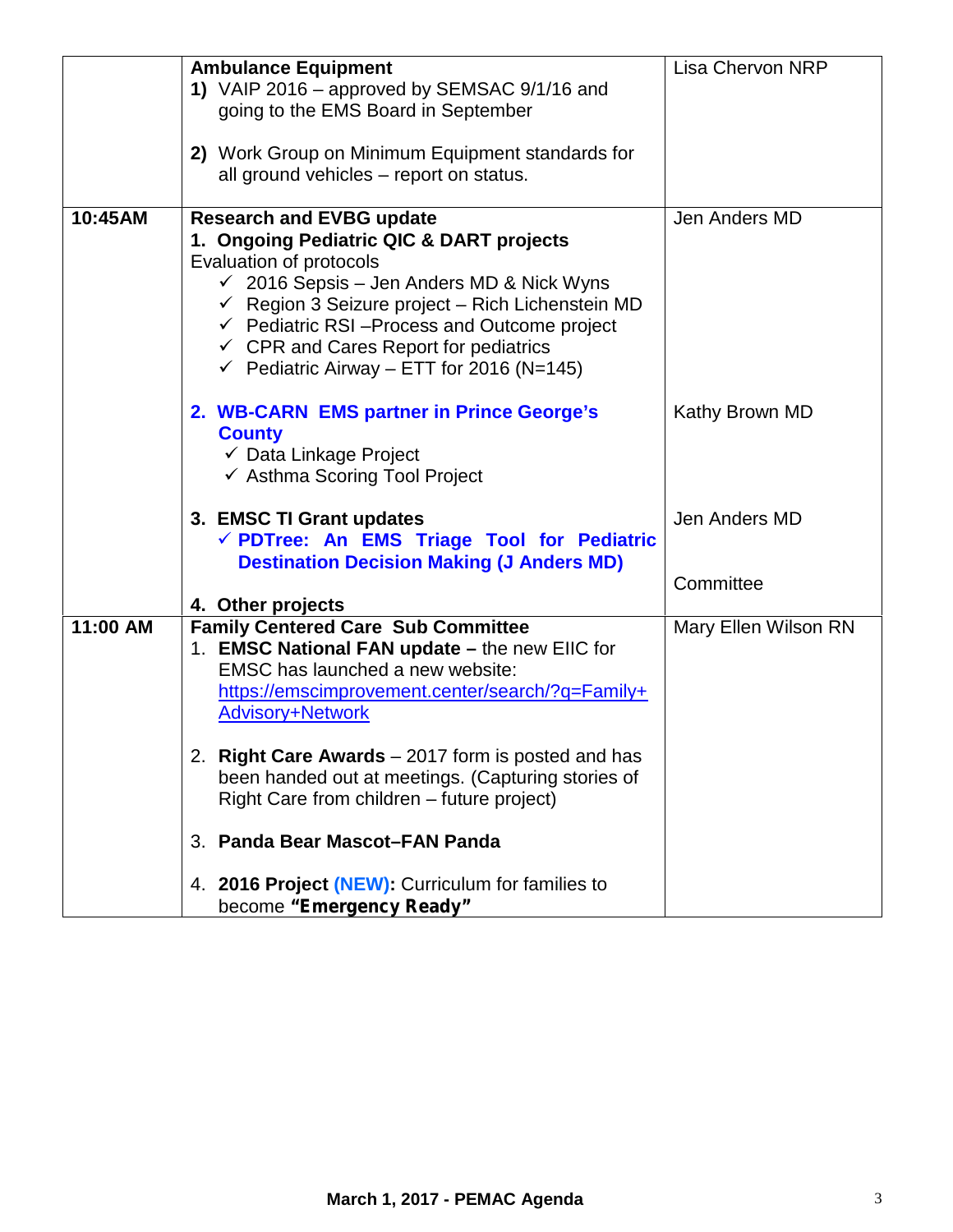| 11:10 AM | <b>Maryland Organizations &amp; Committees</b><br><b>AAP Updates</b>                                                                                                                                                                                                 | Jen Anders MD/Rich                                     |
|----------|----------------------------------------------------------------------------------------------------------------------------------------------------------------------------------------------------------------------------------------------------------------------|--------------------------------------------------------|
|          | $\triangleright$ Maryland update - COPEM & COVIPP                                                                                                                                                                                                                    | Lichenstein MD                                         |
|          | $\triangleright$ National update – COPEM                                                                                                                                                                                                                             | Cyndy Wright Johnson<br><b>RN</b>                      |
|          | <b>ACEP Updates - new website &amp; management</b><br>www.mdacep.org<br>$\triangleright$ Maryland update - EMS Committee<br>> Maryland's NEW - Pediatric Committee<br>$\triangleright$ National Updates                                                              | Kathy Brown MD                                         |
|          | ENA Updates - www.mdena.org (NEW website live)<br>$\triangleright$ State report<br>$\triangleright$ Local updates<br>$\triangleright$ Maryland ENA Regional Conferences<br>(www.mdena.org)<br>$\triangleright$ ENA by the Bay May 2017                               | Barbara Ayd RN                                         |
|          | <b>SCHOOL HEALTH Updates</b><br>$\triangleright$ School Health committee(s) update<br>$\triangleright$ School Emergency Health Guidelines                                                                                                                            | Laurel Moody RN                                        |
|          | <b>Critical Care Updates</b>                                                                                                                                                                                                                                         | Liz Berg RN                                            |
|          | $\triangleright$ AACN<br>$\triangleright$ AAP                                                                                                                                                                                                                        | <b>Charlotte Glicksman</b><br>MD/ Jason Custer MD      |
|          | <b>Commercial Ambulance Service Advisory</b><br><b>Committee (CASAC @ MIEMSS)</b><br>$\triangleright$ SCT subcommittee – workgroup on protocols<br><b>Neonatal subcommittee</b> – work concluded for now<br>$\triangleright$ Obstetrical transports-workgroup of SCT | <b>Jill Dannenfelser RN</b><br><b>Lisa Chervon NRP</b> |
|          | <b>Jurisdictional Affairs Committee (JAC @ MIEMSS)</b><br>$\triangleright$ BLS<br><b>ALS</b><br>Instructors                                                                                                                                                          | <b>Richard High EMT</b><br><b>Judy Micheliche NRP</b>  |
| 11:30    | <b>Pediatric Disaster Preparedness and Response</b><br>1. New Agenda Item<br>2. Recent publications on Surge<br>3. Region IV DRHMAG - future presentations<br>4. Family Preparedness - summer revamp<br>5. HPP Grants will be reaching out to EMSC                   | Committee<br>Jen Anders MD                             |